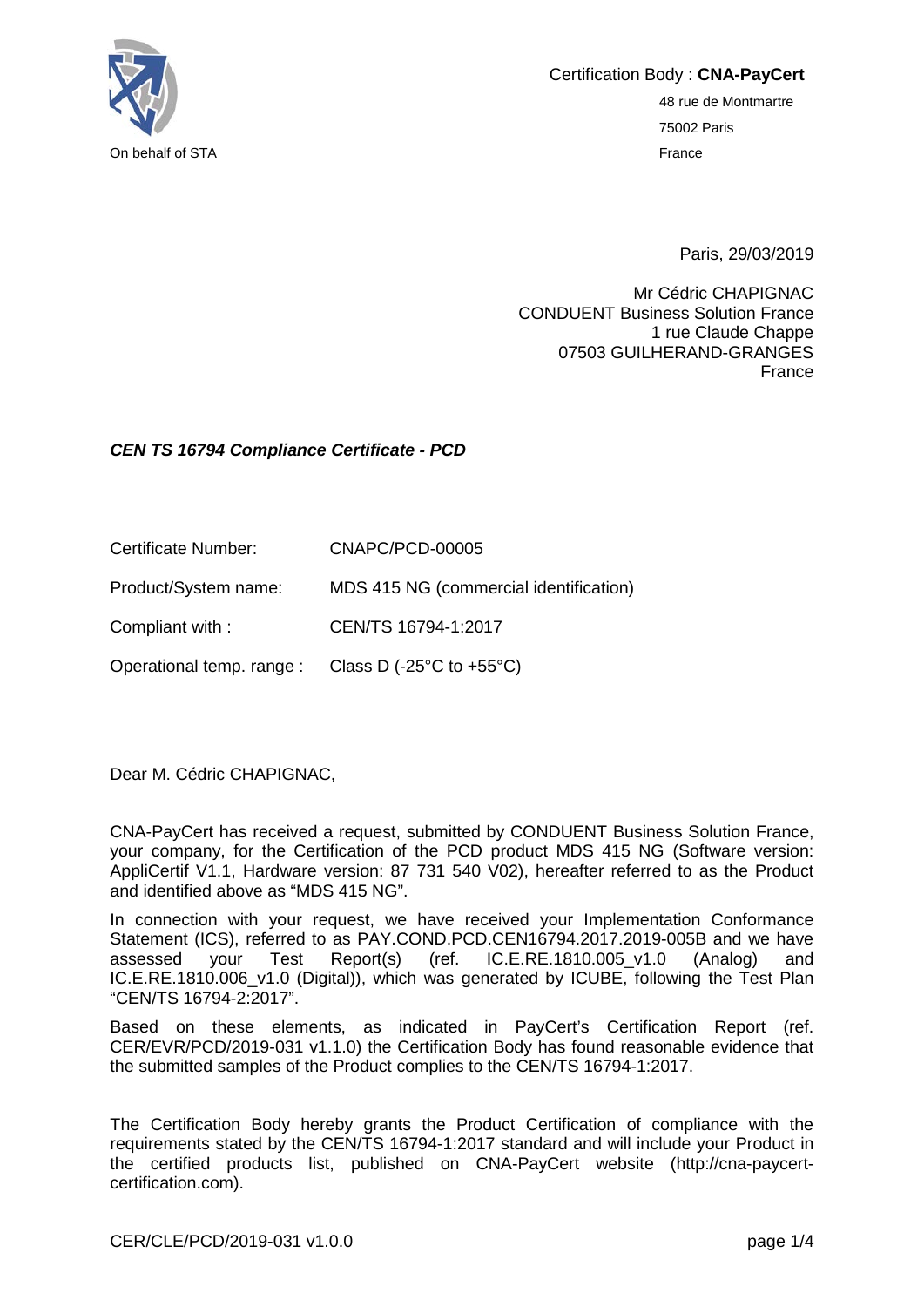

Please note that the present Certification is subject to the following terms and conditions as listed hereafter :

i) The present Certification is granted on the basis of the Smart Ticketing Alliance Certification Policy and therefore is valid as of today and will expire on the 29/03/2026

ii) If the Product is changed, CONDUENT Business Solution France must notify the Certification Body of this fact in writing. Any change in the Product that may generate a different behaviour with respect to the CEN/TS 16794-1:2017 standard or a difference in the Product Implementation Conformance Statement will be considered a major modification subject to a new evaluation in order to maintain the present Certification.

iii) The present Certification granted to CONDUENT Business Solution France for the above referenced Product is non-transferable to any other vendor.

The Certification Body has the right to terminate or revoke the Certification should any of the aformentionned terms and conditions be not respected.



Signature numérique de Ludovic VERECQUE DN : cn=Ludovic VERECQUE, Manager, email=ludovicverecque@paycert.eu, c=FR Date : 2019.03.29 16:04:37 +01'00'

Name: Ludovic VERECQUE

Title: General Manager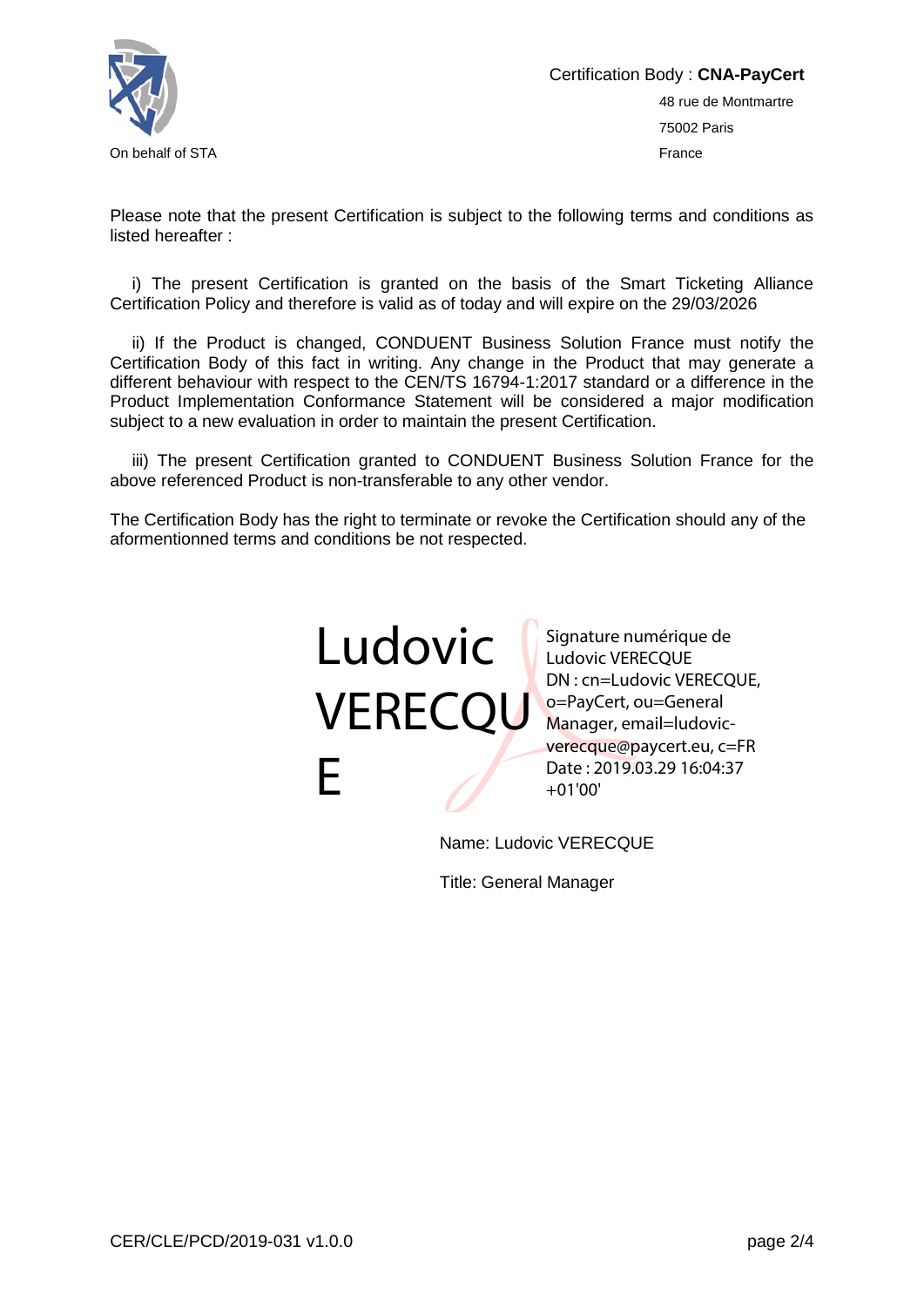

Certification Body : **CNA-PayCert**

48 rue de Montmartre 75002 Paris

## **a. PCD Product Description**

[PCD1] Administrative data

[PCD1.1] (\*) Brand name: CONDUENT [PCD1.2] (\*) Trade name: MDS 415 NG [PCD1.3a] (\*) Hardware version: 87 731 540 V02 [PCD1.3b] (\*) Software version: AppliCertif V1.1 [PCD1.4] (\*) Reference of the contactless reader or antenna module: Main Board ( 88 100 831 V01) + Antenna board (87 731 074 V01) [PCD1.4a] (\*) Hardware version of the contactless reader or antenna module: Main Board ( 87 731 274 V03) + Antenna board (87 731 074 V01) [PCD1.4b] (\*) Software version of the contactless reader or antenna module: 821 150 V01\_06 [PCD1.5] (\*) EMVCo Approval number (if applicable): No

## **b. PCD General Technical Characteristics**

[PCD2.1] (\*) PT Reader Type: IFM reader (full range A and B)

[PCD2.2] (\*) Transaction supported when more than one PICC in the field: Yes

[PCD2.3] (\*) Operational temperature range supported: Class D (-25 °C to + 55 °C)

[PCD2.7] (\*) Reference of the PCD Zero Point – Range A (target ID marked on sample or photo or diagram)



The red cross stands for the center of antenna in the picture above.